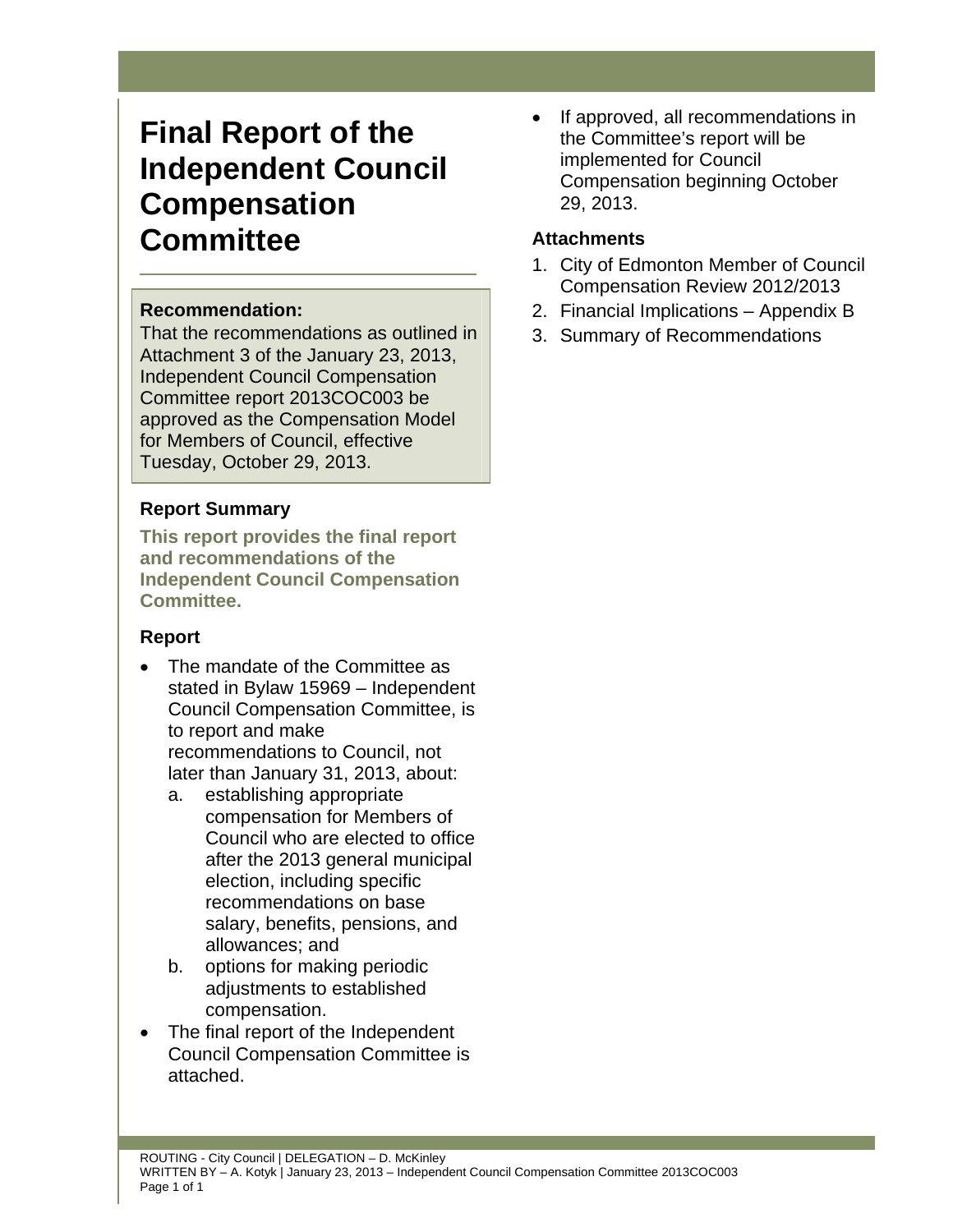# **City of Edmonton Members of Council Compensation Review 2012/2013**

## Independent Council Compensation Committee 2012/2013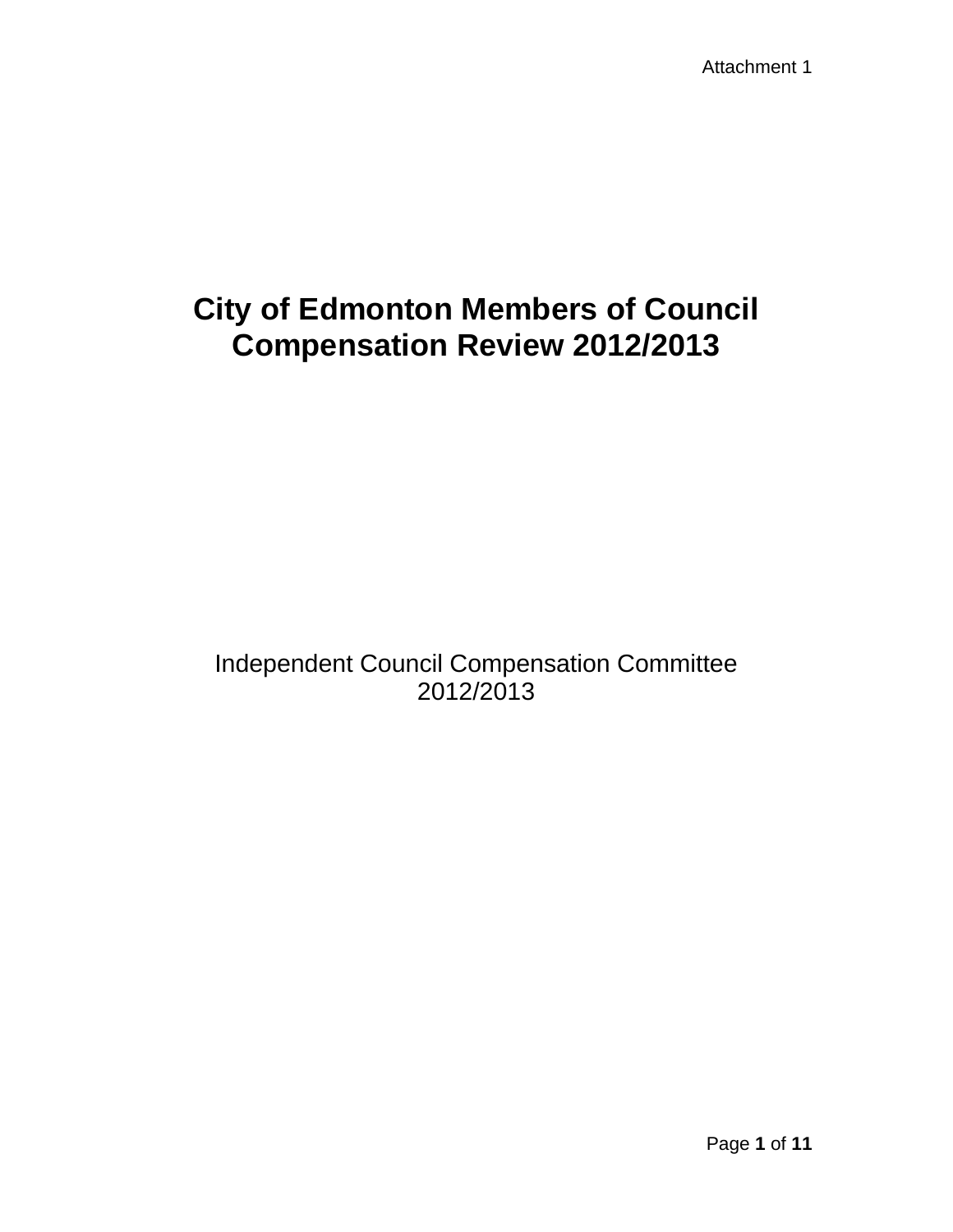## **Background**

In 1975, 1978, 1982 and 1986, Edmonton City Council used reports provided by *ad hoc* citizen committees to guide its remuneration decisions. From 1986 to 1999, the House Committee (now Council Services Committee) assumed that advisory function.

In 1999, Council established the first *ad hoc* Independent Council Compensation Committee. In January 2000, Council passed a recommendation of the Committee to establish an Independent Council Compensation Committee every six years.

Subsequently, the 2006 Independent Council Compensation Committee was established to review and make recommendations on the remuneration provided to Members of Council. Following submissions of the Committee's report, Council established its current benefits package and formula to determine increases on an annual basis.

At the December 14, 2011, City Council meeting, Bylaw 15969 was passed, establishing the 2012 Independent Council Compensation Committee. The Committee comprises five individuals appointed by the City Manager on the basis of their expertise and credentials in financial services, business and economics, labour and employment relations, human resources, accounting, community service, and other related disciplines with pertinent expertise to the development of appropriate public sector compensation packages.

The 2012 members are:

 Phyllis Clark, Chair Dan McKinley, Vice-Chair George Andrews Shelley Ewart-Johnson Paul Precht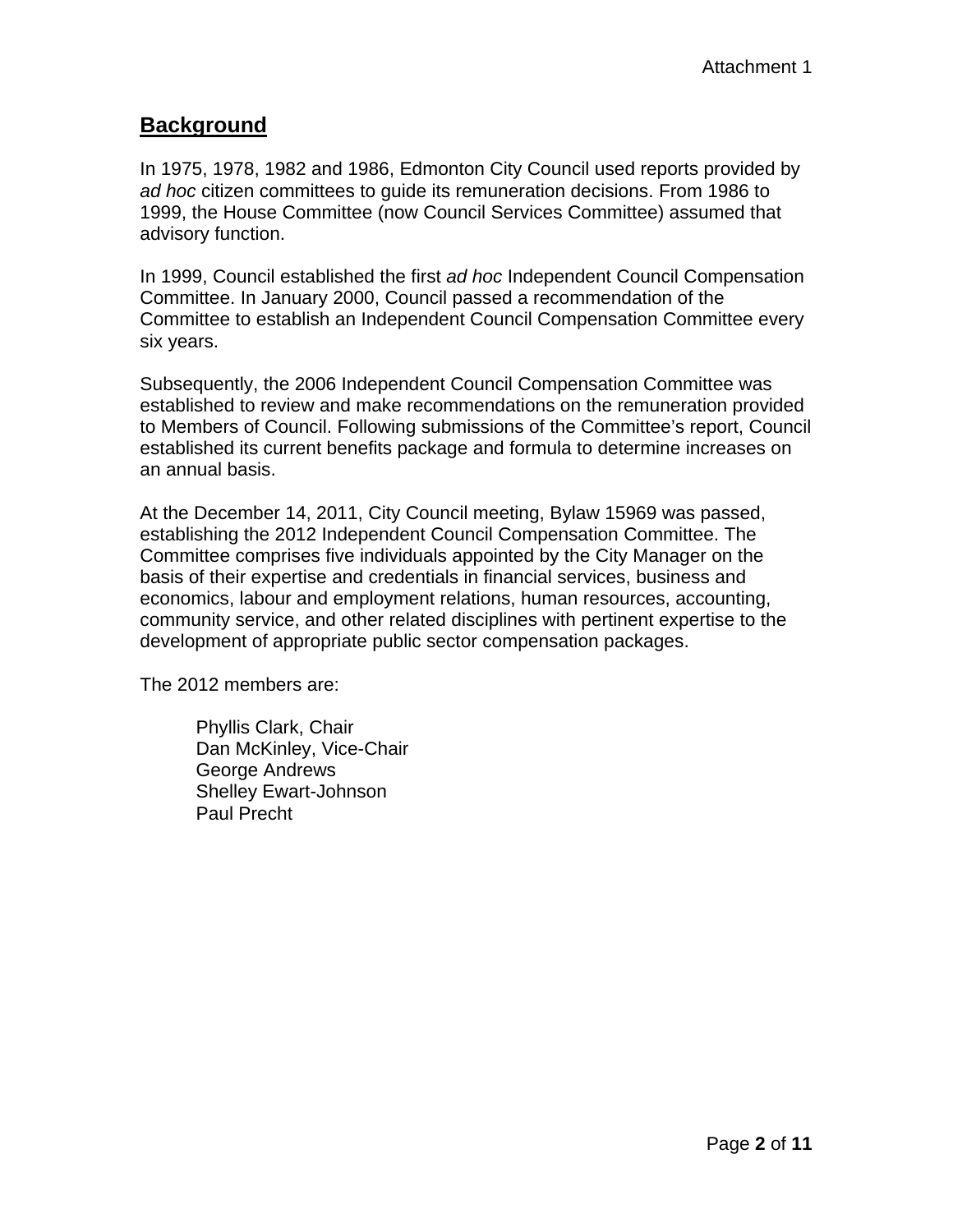## **Mandate and Guidelines**

The mandate of the Committee as stated in Bylaw 15969 – Independent Council Compensation Committee, is to report and make recommendations to Council, not later than January 31, 2013, about:

- a. establishing appropriate compensation for Members of Council who are elected to office after the 2013 general municipal election, including specific recommendations on base salary, benefits, pensions, and allowances; and
- b. options for making periodic adjustments to established compensation.

The Committee followed the guiding principles of Bylaw 15969, to research and consider all aspects of compensation that it believes is relevant to making its recommendations, but will specifically consider the following matters:

- a. Compensation paid to Members of Council must be sufficient to attract individuals from all walks of life to offer to stand for election to municipal public office;
- b. Compensation must be commensurate with the responsibilities, accountability and time commitment of individuals holding municipal public office;
- c. Compensation should be reasonable in light of the City's corporate objective to be fiscally responsible in allocating City resources;
- d. Compensation should be reasonable in light of compensation paid to public office holders in Alberta and other jurisdictions; and
- e. The need for a mechanism to make periodic adjustments to compensation to account for market forces, without a full review of the compensation package.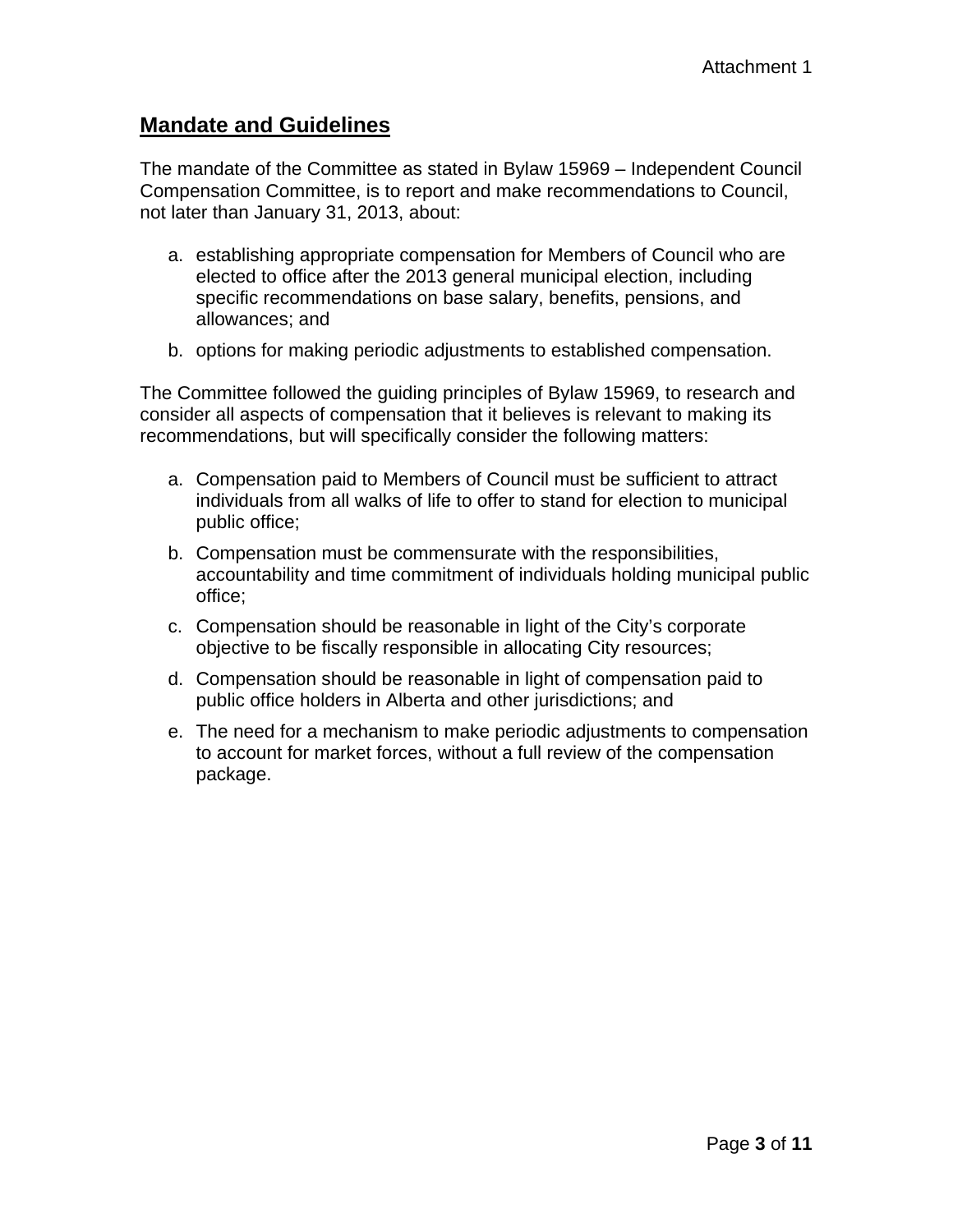## **Methodology**

The first meeting of the Committee was held in April 2012, wherein the committee:

- determined a chair and vice-chair of the committee;
- reviewed the Independent Council Compensation Committee Bylaw 15969, including the mandate and guidelines of the Committee;
- reviewed background information, including Council remuneration history, and current remuneration for Members of Council;
- reviewed responsibility of the Committee within the Corporate Outcomes and The Way Ahead - Council's Strategic Plan, relating to organizational capacity and effective communication; and
- directed Administration to conduct relevant research and report back to the Committee.

The Committee held seven subsequent meetings wherein research reports regarding compensation, benefits, and economic circumstances of the City were presented, followed by detailed discussion and debate by the Committee. Meeting process was governed by Part III of Bylaw 15969.

A summary of extensive research undertaken by City Administration at the direction of the Committee is attached (Appendix A).

In addition, the Committee examined comparable jurisdictions and reports, including the HayGroup study on Elected Officials Total Remuneration, 2011 Calgary Compensation Committee review report, and the 2012 Alberta MLA Compensation Review report.

The Committee adopted a strategy for public survey and consultation regarding Council compensation. Specific questions were posed requesting selection of positions and salary most similar to that of the Mayor and a Councillor, fairness of determining increases, and an opportunity to provide additional comments. Banister Research & Consulting Inc. was commissioned to review and publish the online public questionnaire from July 20 until August 30, 2012. Extensive promotion of the questionnaire was conducted. Over that time, a total of 699 questionnaires were completed by City of Edmonton residents. Consolidated results, provided by Banister Research & Consulting Inc., were taken into account by the Committee. In addition, a letter addressed to the Chair of the Committee was received and considered.

Administrative support was provided to the Committee by Alayne Sinclair, Cheryle Card, Alex Kotyk, Lynne Turvey and Colleen Johnson of the Office of the City Clerk; Lorraine Wohland, Jon Labonte and Dave Popowich of the Human Resources Branch; John Rose of the Corporate Accounting and Treasury Branch; and Gary Dyck of the Corporate Communications Branch.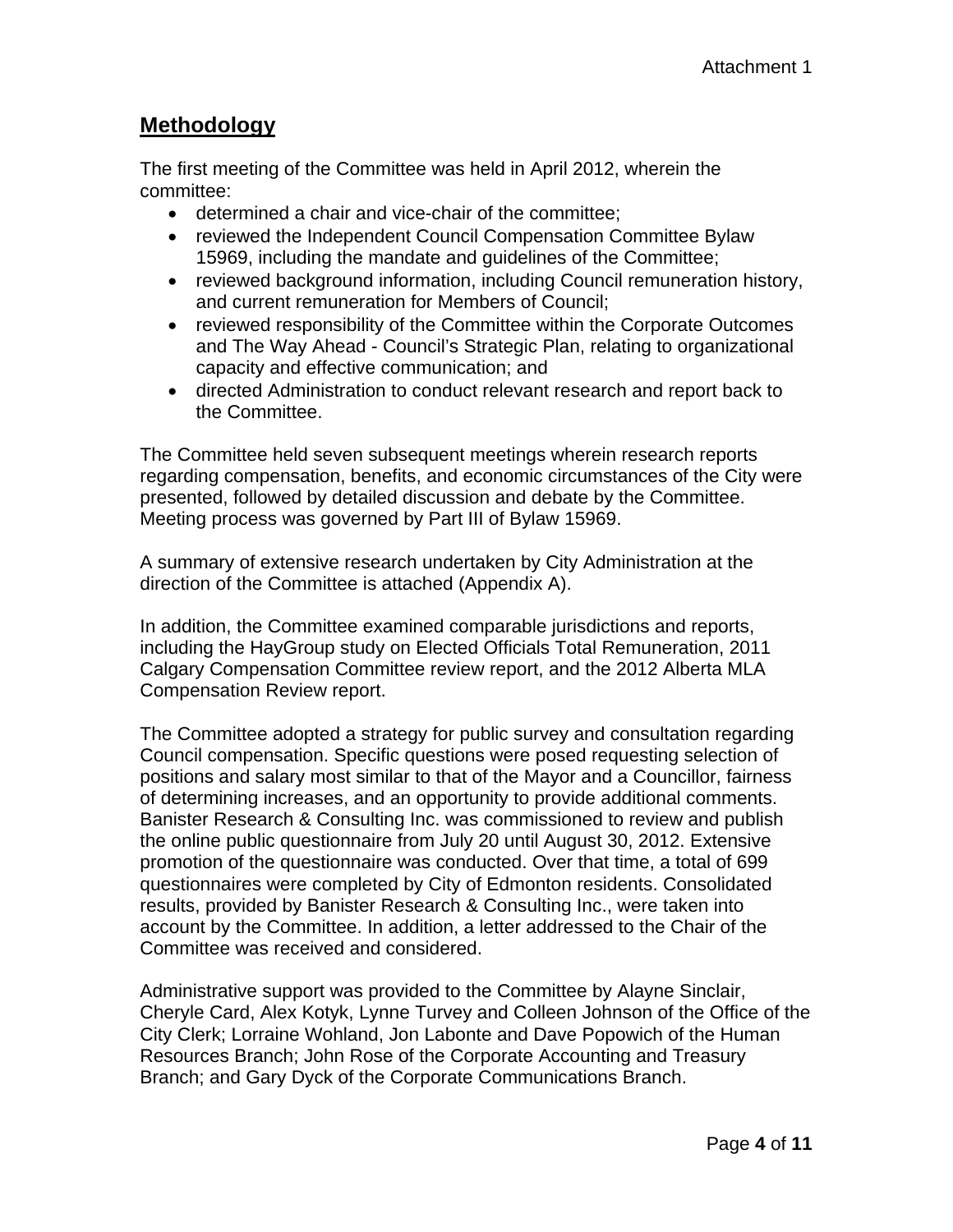## **Recommendations**

## *1. Tax Treatment*

*1.1 Recommendation: That effective Tuesday, October 29, 2013, the City of Edmonton Members of Council annual salary, annual retirement benefit, annual car allowance, and transition allowance, as detailed below, be fully taxable.* 

|                | 2013 Salary<br>(1/3 tax exempt) | 2013 Salary<br>(fully taxable<br>equivalent) |
|----------------|---------------------------------|----------------------------------------------|
| Mayor          | \$163,928                       | \$198,523                                    |
| Per Councillor | \$90,788                        | \$107,127                                    |

|                | 2013 Retirement<br><b>Benefit 11%</b><br>$(1/3$ tax exempt) | 2013 Retirement<br><b>Benefit 11%</b><br>(fully taxable<br>equivalent) |
|----------------|-------------------------------------------------------------|------------------------------------------------------------------------|
| Mayor          | \$18,032                                                    | \$21,838                                                               |
| Per Councillor | \$9.987                                                     | \$11,784                                                               |

|                | 2013 Car<br><b>Allowance</b><br>$(1/3$ tax exempt) | 2013 Car<br><b>Allowance (fully</b><br>taxable<br>equivalent) |
|----------------|----------------------------------------------------|---------------------------------------------------------------|
| Mayor          | \$13,620                                           | \$16,495                                                      |
| Per Councillor | \$6,792                                            | \$8,015                                                       |

|                | <b>2013 Transition</b><br><b>Allowance</b><br>$(1/3$ tax exempt) | <b>2013 Transition</b><br><b>Allowance</b><br>(fully taxable<br>equivalent) |
|----------------|------------------------------------------------------------------|-----------------------------------------------------------------------------|
| Mayor          | \$9,421                                                          | \$11,409                                                                    |
| Per Councillor | \$5,218                                                          | \$6,157                                                                     |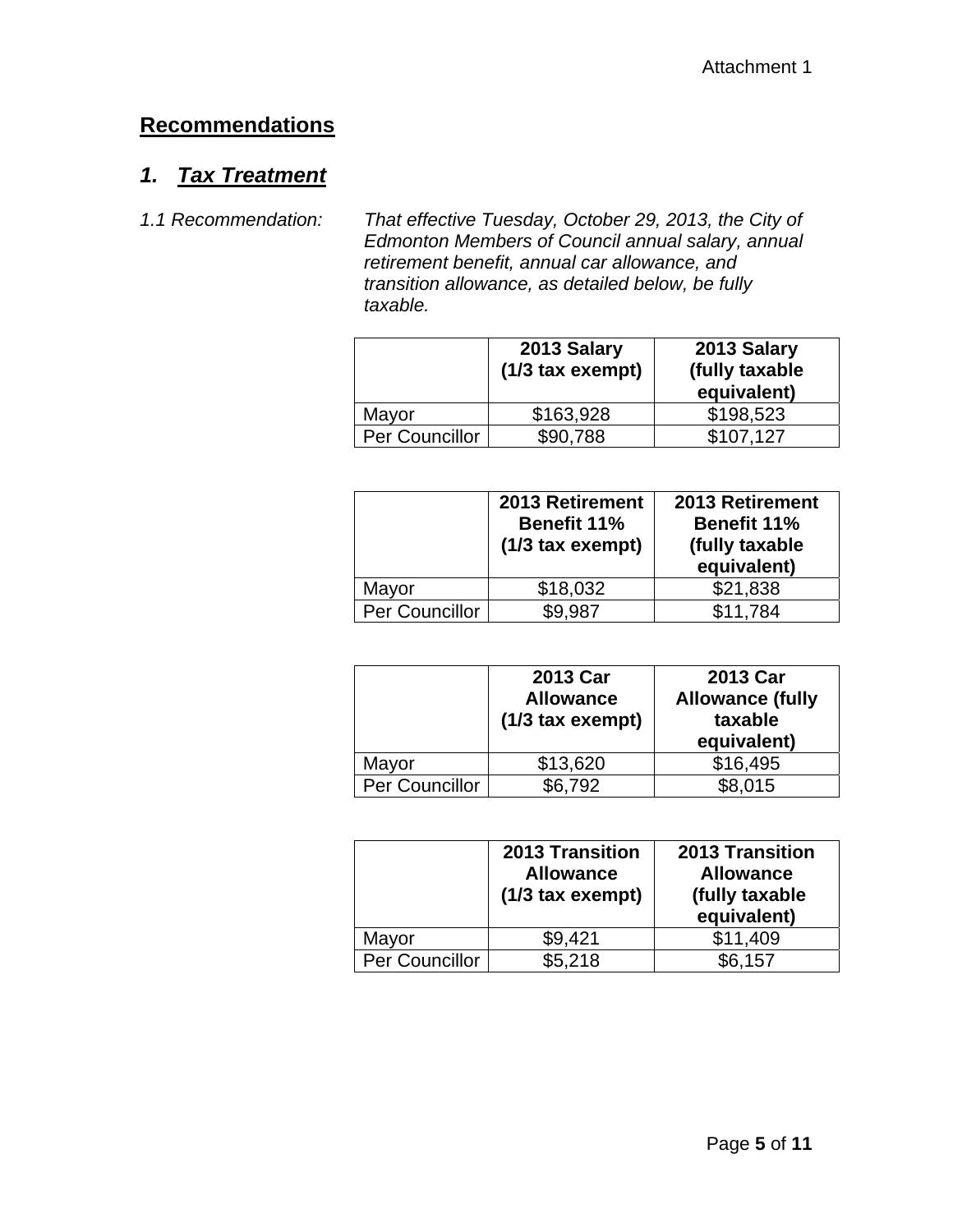*Current:* Compensation is currently one-third tax exempt as allowed by the *Municipal Government Act* and the federal *Income Tax Act.* One-third of the current retirement allowance, car allowance and transition allowance is also non-taxable.

*Rationale:* The Committee examined current salary and benefits without the one-third tax free option ("grossed-up") and the implications for total compensation. In considering the input from the public survey for the use of the City of Calgary as a comparator, the Committee observed that Calgary no longer provides its Mayor and Councillors the one-third tax free option and that in June 2012 the Province of Alberta eliminated the one-third tax free practice for MLAs and Ministers.

> While recognizing that eliminating the one-third tax free option for Mayor and Councillors would represent some additional cost to the City, the Committee determined that restating the current remuneration as a grossed-up amount allows openness and transparency, fairness, direct comparison, and ease of understandability to the public. The Committee believes the budget impact should not be a deterrent as these positive outcomes outweigh the cost savings. It is important to note that the grossed-up amount **does not change the take-home pay** that the Mayor and Councillors are currently eligible to receive, and the Committee recommends that this aspect be particularly clearly communicated to the public.

## *2. Annual Compensation Adjustment*

- *2.1 Recommendation: That City of Edmonton Members of Council compensation be adjusted effective the first pay of each year by the percentage change in the 12 month average of Alberta Average Weekly Earnings values from September of the previous year against the same value for the year prior.* 
	- *Current:* The current method relies on the year over year change in Alberta Average Weekly Earnings for the month of September as a basis for setting increases for City Council compensation.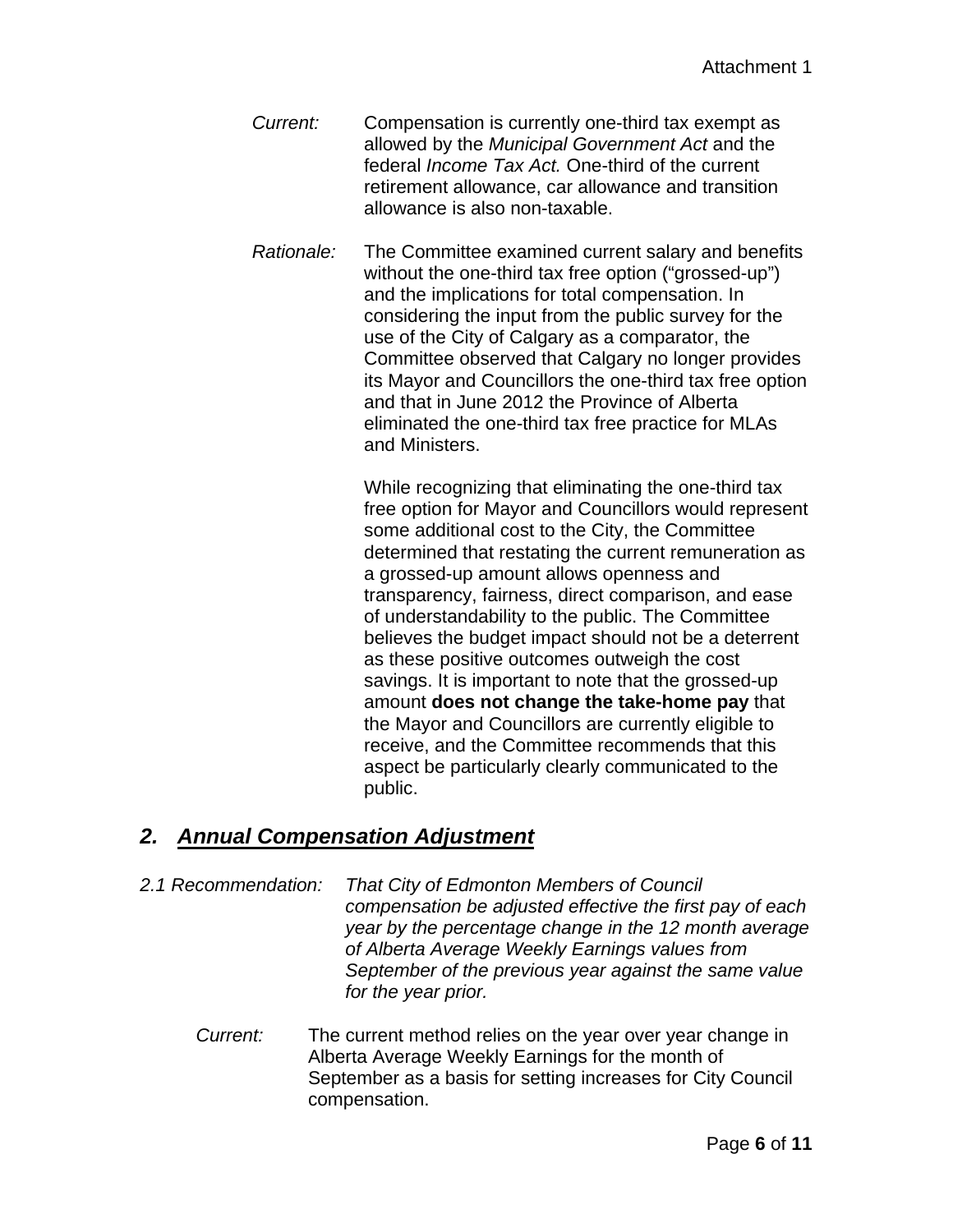*Rationale:* The Committee examined alternative price and earnings measures to determine the adequacy of this measure.

> After a review of alternative indicators, the Committee concluded that Alberta Average Weekly Earnings was an acceptable basis for annual changes in compensation for Mayor and Council. In order to make the escalation less volatile, with essentially the same results over a long period, the committee recommends using the rate of change in the Alberta Average Weekly Earnings for the 12 months ending in September of each year compared to the 12 months ending in September of the previous year.

## *3. Salary Differential*

- 
- *3.1 Recommendation: That effective Tuesday, October 29, 2013, the City of Edmonton Members of Council annual salary be as detailed below.*

|                | <b>Current Salary</b><br>2013 (fully taxable<br>equivalent) | Recommended<br><b>Salary</b><br>(fully taxable) |
|----------------|-------------------------------------------------------------|-------------------------------------------------|
| Mayor          | \$198,523                                                   | \$198,523                                       |
| Per Councillor | \$107.127                                                   | \$109,805                                       |

- *Note: This recommendation affects calculations reflected in recommendation 1.1.*
- *Rationale:* Under the terms of the mandate and guidelines of Bylaw 15969, the Committee researched and considered all aspects of current Council compensation in light of the responsibilities, accountability and time commitment of the position, sufficient to attract individuals from all walks of life, reasonable in terms of the City's corporate objective of fiscal responsibility, comparable to public office holders in Alberta and other jurisdictions, and relevant to changing economic conditions.

 In consideration of the salary differential between Mayor and Councillor, the Committee recommends a 2.5 percent increase to Councillor compensation in recognition of current disparities in relative compensation vis-à-vis relative workloads and responsibilities, public input outlining similar job duties to the City of Calgary, and current market conditions.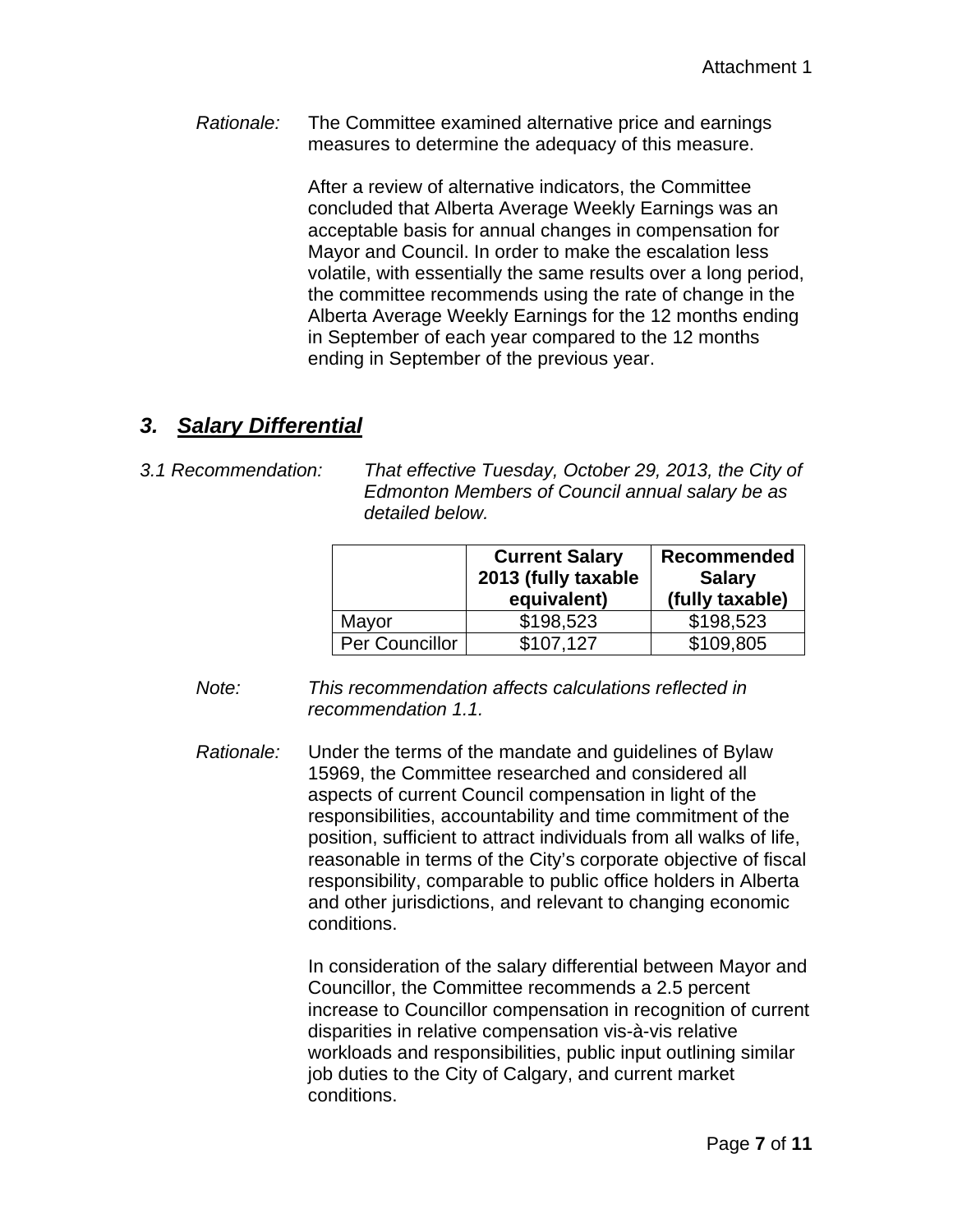## *4. Retirement Benefits*

- *4.1 Recommendation: That effective Tuesday October 29, 2013, the City of Edmonton provide Members of Council with the option to participate in one of the following retirement contribution options:* 
	- *a. 11% contribution to elected official's total annual salary to support retirement; or*
	- *b. 12% contribution directed to Alberta Urban Municipalities Association (AUMA) Defined Contribution Pension Plan.*
	- *Current:* Currently, City of Edmonton Members of Council receive 11% of their annual salary to support their retirement.
	- *Rationale:* The Committee considered various pension plan options, including the October 24, 2011, Corporate Services report 2011COH008 referred to the Committee by City Council. The Committee did not consider a defined benefit pension plan appropriate for elected officials.

The Committee recommends that Members of Council may still elect to receive a total of 11% contribution towards their retirement. However, if a Member of Council elects to participate in the AUMA Defined Contribution Pension Plan, the Committee recommends a 12% contribution to the AUMA Plan.

The 12% Defined Contribution Plan option provides an incentive through an additional 1% contribution to encourage participation in a Pension Plan.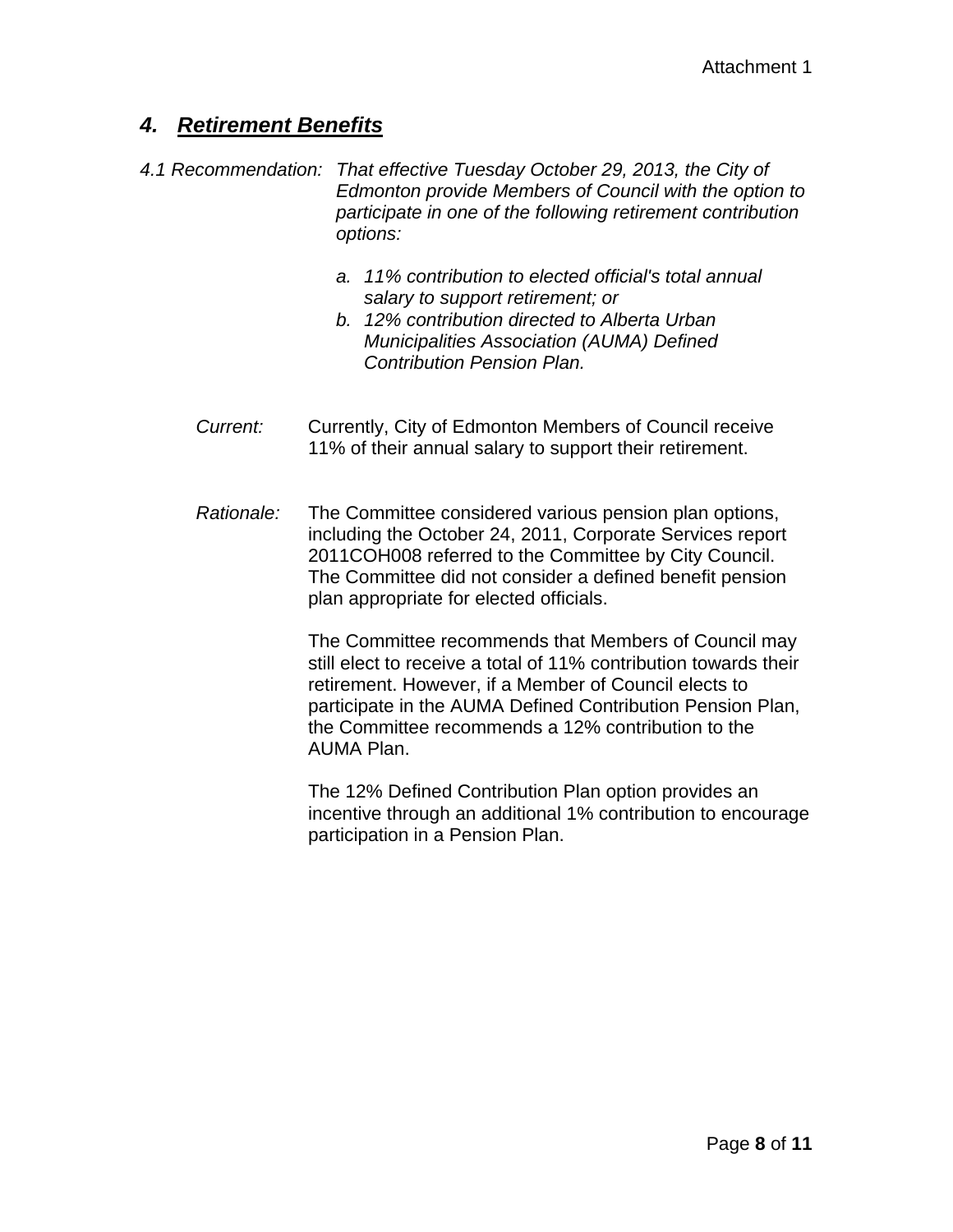## *5. Car Allowance*

- *5.1 Recommendation*: *That City of Edmonton Members of Council continue to be provided with an annual car allowance to offset the transportation costs associated with fulfilling their duties, as follows:* 
	- *a) \$16,495\* (2013 fully taxable equivalent) for the Mayor or the choice of a City owned vehicle; and*
	- *b) \$8,015\* (2013 fully taxable equivalent) for Councillors.*

[\*valid as at January 23, 2013. Allowance will be adjusted in July 2013.]

- *5.2 Recommendation: That effective the first pay period ending in July 2014 and each year thereafter, car allowance amounts be indexed by the increase or decrease in the City of Edmonton mileage rate from January 1 of the previous year to January 1 of the current year.* 
	- *Current:* The City of Edmonton reviews mileage rates annually based on Canada Revenue Agency legislation and regulations, the CAA Driving cost formula, employee concerns, minimum insurance coverage requirements and policies of other large Alberta and Edmonton area employers.
	- *Rationale:* In order for car allowance rates to be adjusted as the economic basis for this allowance changes, the Committee felt it was fair to use the same rate of increase or decrease as provided to City of Edmonton employees.

## *6. Transition Allowance:*

- *6.1 Recommendation*: *That City of Edmonton Members of Council continue to be provided with a transition allowance upon the conclusion of their service equal to three weeks salary for each year served to the maximum of 36 weeks.*
	- *Current:* Members of Council are not eligible to receive unemployment benefits for the transition period to reestablish themselves back into the workforce upon vacating office.
	- *Rationale:* The existing transition allowance is modest, is comparable to other jurisdictions and to the public sector, and provides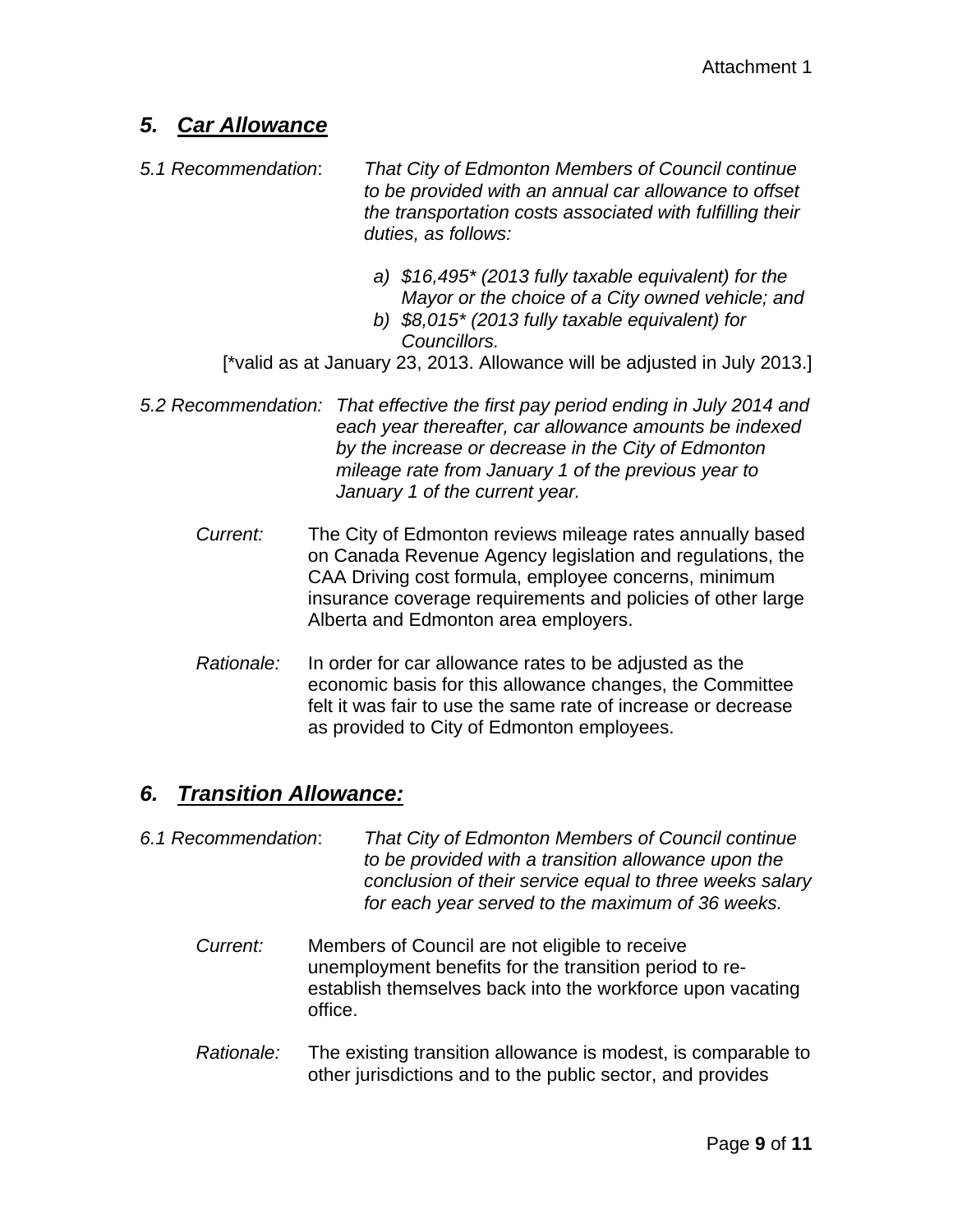appropriate economic protection to citizens who must leave other employment to serve on City Council.

## *7. Benefits:*

- *7.1 Recommendation*: *That City of Edmonton Members of Council continue to be provided with the same employee benefits package and employer contribution rates as the City of Edmonton's Management Exempt Group (non-union management employees of the City of Edmonton) including future enhancements to the package.*
- *7.2 Recommendation: That the City of Edmonton continue to provide an annual flexible Health Spending Account for Members of Council in the amount of \$500.*
	- *Rationale:* The suite of benefits is equivalent to that of Administration, and comparable to other jurisdictions. There is no grossed up salary impact on these benefits.

## *8. Formation and Frequency of Independent Council Compensation Committee:*

- *8.1 Recommendation: That the City of Edmonton continue to establish an Independent Council Compensation Committee every two Council terms, to review and make recommendations on the remuneration provided to Members of Council.*
- *Rationale:* The Committee believes that the recommended salary levels, benefits and escalators for Members of Council are generally robust, but the Committee deems it good business practice to conduct an independent compensation review every two Council terms. This is consistent with past practice. Should the Council term be amended to four years, the recommendation still provides for the review of remuneration every two terms.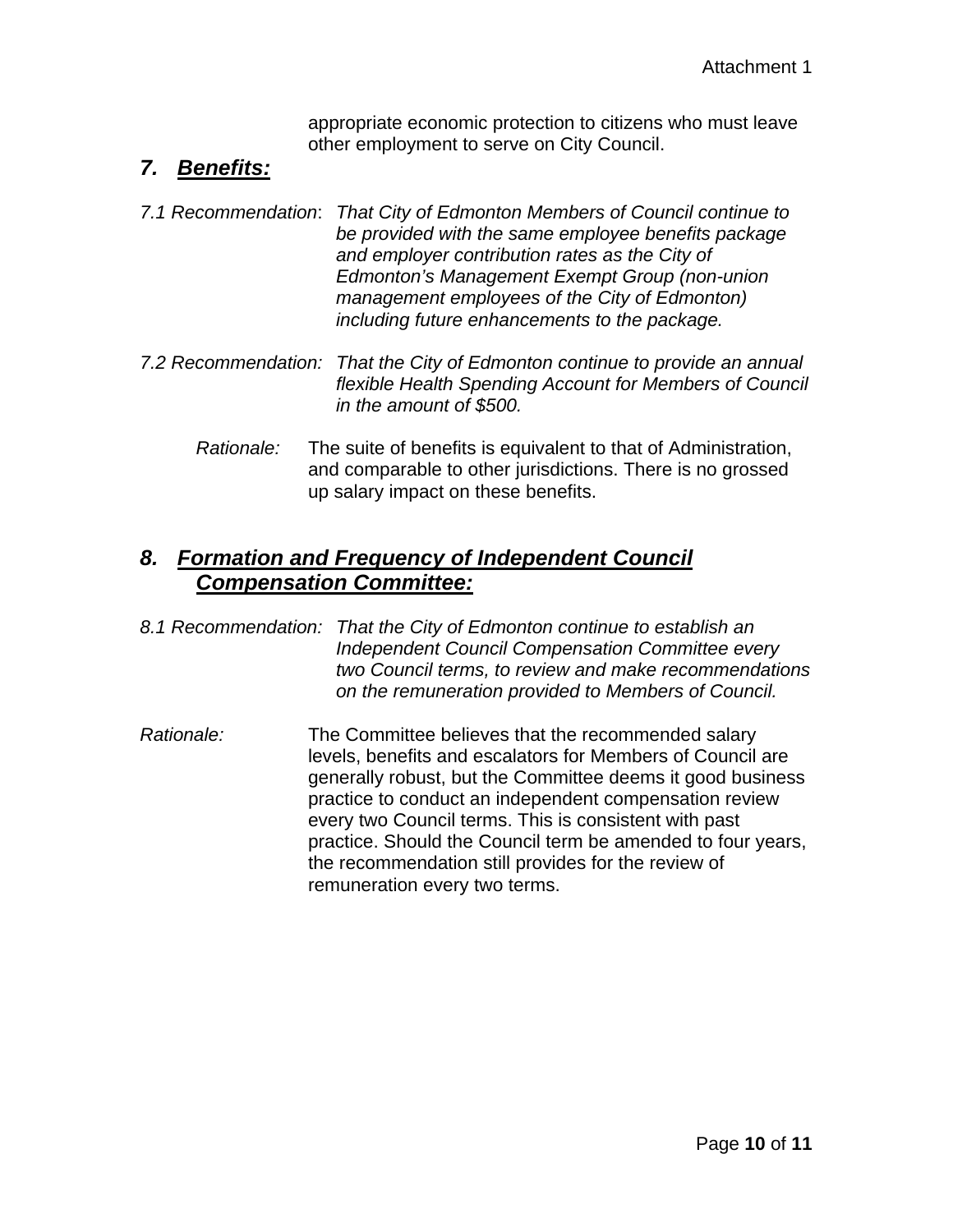#### **APPENDIX A Summary of Research – Available upon request**

#### **2012 Committee Establishment**

- Council Compensation Review Process Direction report (November 9, 2011, City Council meeting)
- City of Edmonton Bylaw 15969 Independent Council Compensation Committee (December 14, 2011, City Council meeting)
- Council Compensation Review report (February 2, 2011 City Council meeting)

#### **Salary**

- Taxable Gross Compensation and Implications report (Sept 20, 2012)
- Municipal Tax Free Portion Comparison report (June 11, 2012)
- Municipal Pay Practices report (June 11, 2012)
- Gross Compensation and Differentials report (July 16, 2012)
- Historical Mayor and Councillor Differentials report (June 11, 2012)
- Alberta MLA Compensation Review report (June 11, 2012)

#### **Annual Salary Increases**

- Additional Economic Indicators report (July 16, 2012)
- Alternative Economic Indicators report (June 25, 2012)
- Economic Indicators report (June 11, 2012)

#### **Pension**

- Pension Options Costing and Benefits report (July 16, 2012)
- Pension Review report (June 25, 2012)
- Perquisites and Benefits report (June 11, 2012)
- October 24, 2011, City Council motion
- Participation in AUMA Retirement Services report

#### **Public Submissions**

- Public Questionnaire Consolidated Results report (Sept 20, 2012)
- Public Questionnaire Final Copy report (July 16, 2012)
- Public Survey and Consultation Strategy report (June 11, 2012)
- Survey of Council report (June 11, 2012)

#### **City of Calgary's 2011/2012 Compensation Review**

- January 23, 2012, Calgary City Council Minutes
- Final report of the Council Compensation Review Committee and Appendices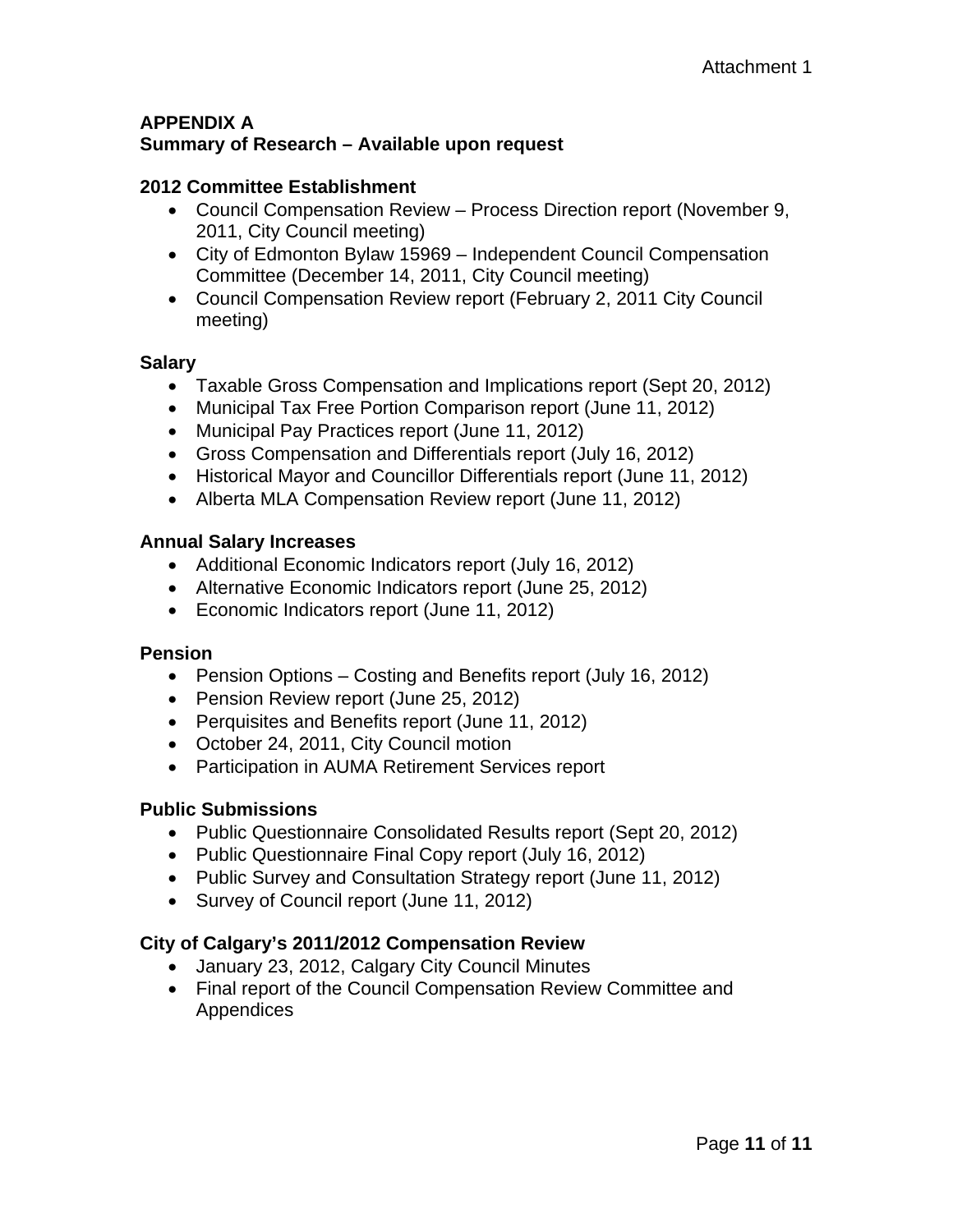|      |                                                                                 | 1/3 Tax Free                | <b>Taxable</b><br><b>Equivalent</b> | <b>Proposed</b><br><b>Increase</b> | <b>Additional</b><br><b>Budget</b> |
|------|---------------------------------------------------------------------------------|-----------------------------|-------------------------------------|------------------------------------|------------------------------------|
| l1.1 | <b>Mayor Salary</b><br><b>Councillor Salary</b><br>Mayor Retirement Benefit 11% | 163,928<br>90,788<br>18,032 | 198,523<br>107,127<br>21,838        |                                    | 34,596<br>196,069<br>3,806         |
|      | <b>Councillor Retirement Benefit 11%</b>                                        | 9,987                       | 11,784                              |                                    | 21,568                             |
|      | Mayor Car Allowance<br><b>Councillor Car allowance</b>                          | 13,620<br>6,792             | 16,495<br>8,015                     |                                    | 2,875<br>14,672                    |
|      | <b>Mayor Transition Allowance</b><br><b>Councillor Transition Allowance</b>     | 9,421<br>5,218              | 11,409<br>6,157                     |                                    | 1,988<br>11,268                    |
|      |                                                                                 |                             |                                     |                                    | 286,840                            |

|                                                                                                              | Taxable<br><b>Equivalent</b> | <b>Proposed</b><br>Amount  | <b>Additional</b><br><b>Budget</b> |
|--------------------------------------------------------------------------------------------------------------|------------------------------|----------------------------|------------------------------------|
| 3.1. Councillor Salary<br><b>Councillor Retirement Benefit 11%</b><br><b>Councillor Transition Allowance</b> | 107,127<br>11,784<br>6,157   | 109,805<br>12,079<br>6.311 | 32,138<br>3,535<br>1,847<br>37,520 |

|      |                                                                         |                  | Taxable 11%   Taxable 12% | <b>Maximum</b><br><b>Additional</b><br><b>Budget</b> |
|------|-------------------------------------------------------------------------|------------------|---------------------------|------------------------------------------------------|
| 14.1 | <b>Mayor Retirement Benefit</b><br><b>Councillor Retirement Benefit</b> | 21,838<br>12,079 | 23,823<br>13,177          | 1,985<br>13,177                                      |
|      |                                                                         |                  |                           | 15,162                                               |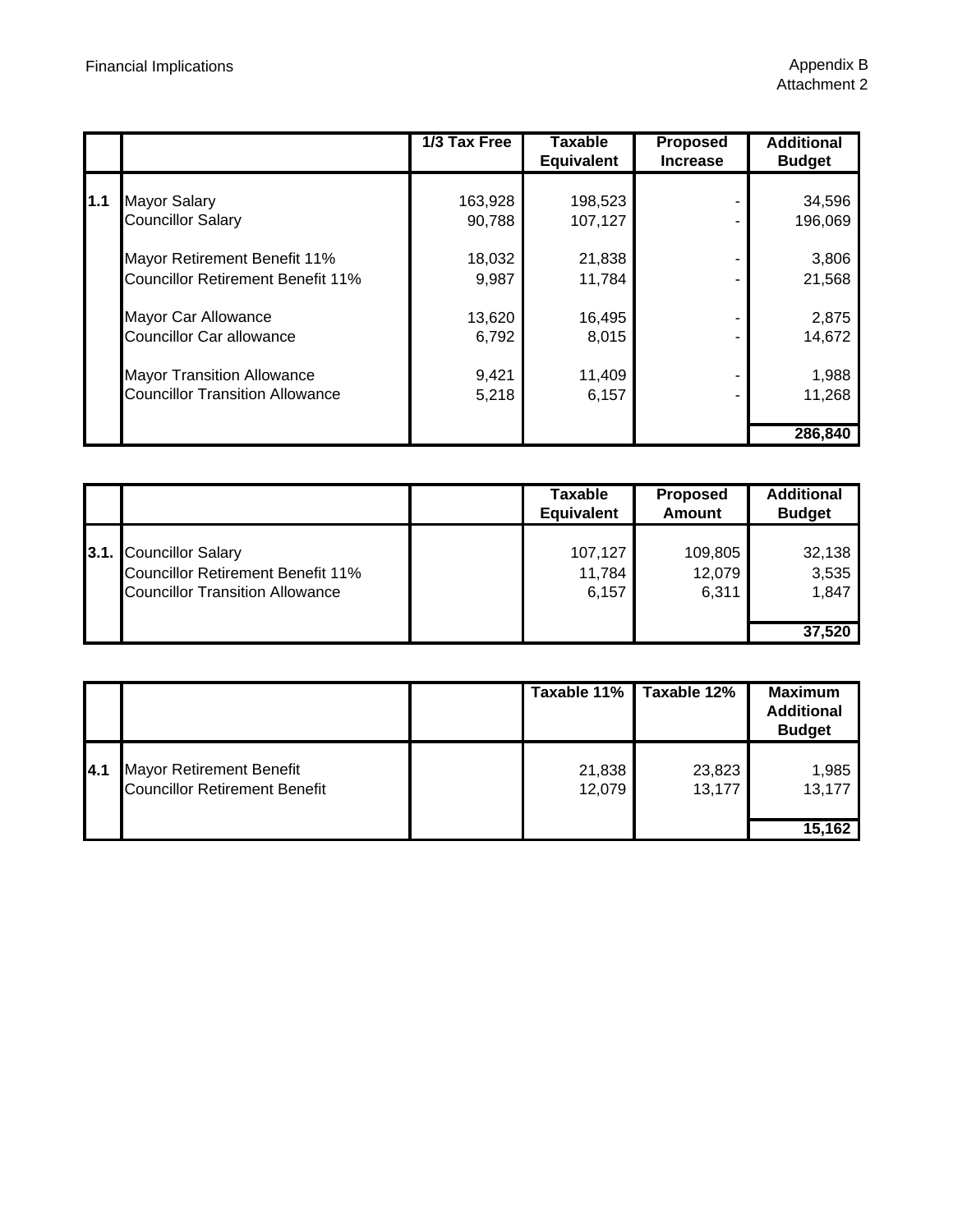#### **SUMMARY OF RECOMMENDATIONS Attachment 3**

*1.1 Recommendation: That effective Tuesday, October 29, 2013, the City of Edmonton Members of Council annual salary, annual retirement benefit, annual car allowance, and transition allowance, as detailed below, be fully taxable.* 

|                | 2013 Salary<br>$(1/3$ tax exempt) | 2013 Salary<br>(fully taxable<br>equivalent) |
|----------------|-----------------------------------|----------------------------------------------|
| Mayor          | \$163,928                         | \$198,523                                    |
| Per Councillor | \$90,788                          | \$107.127                                    |

|                | 2013 Retirement<br><b>Benefit 11%</b><br>$(1/3$ tax exempt) | 2013 Retirement<br><b>Benefit 11%</b><br>(fully taxable<br>equivalent) |
|----------------|-------------------------------------------------------------|------------------------------------------------------------------------|
| Mayor          | \$18,032                                                    | \$21,838                                                               |
| Per Councillor | \$9,987                                                     | \$11,784                                                               |

|                | 2013 Car<br><b>Allowance</b><br>$(1/3$ tax exempt) | 2013 Car<br><b>Allowance (fully</b><br>taxable<br>equivalent) |
|----------------|----------------------------------------------------|---------------------------------------------------------------|
| Mayor          | \$13,620                                           | \$16,495                                                      |
| Per Councillor | \$6,792                                            | \$8,015                                                       |

|                | 2013 Transition<br><b>Allowance</b><br>(1/3 tax exempt) | <b>2013 Transition</b><br><b>Allowance</b><br>(fully taxable<br>equivalent) |
|----------------|---------------------------------------------------------|-----------------------------------------------------------------------------|
| Mayor          | \$9,421                                                 | \$11,409                                                                    |
| Per Councillor | \$5,218                                                 | \$6,157                                                                     |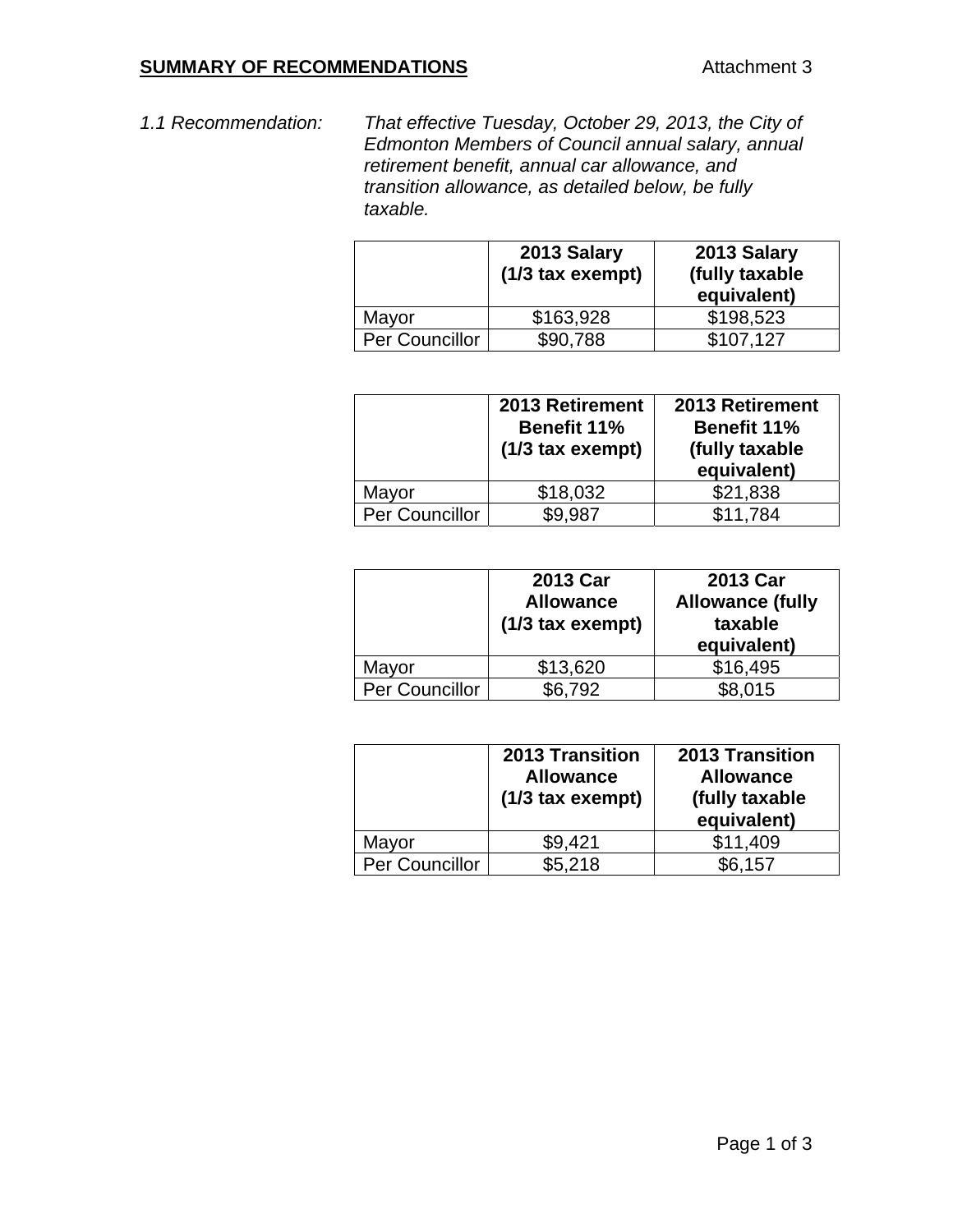#### **SUMMARY OF RECOMMENDATIONS Attachment 3**

- *2.1 Recommendation: That City of Edmonton Members of Council compensation be adjusted effective the first pay of each year by the percentage change in the 12 month average of Alberta Average Weekly Earnings values from September of the previous year against the same value for the year prior.*
- *3.1 Recommendation: That effective Tuesday, October 29, 2013, the City of Edmonton Members of Council annual salary be as detailed below.*

|                | <b>Current Salary</b><br>2013 (fully taxable<br>equivalent) | <b>Recommended</b><br><b>Salary</b><br>(fully taxable) |
|----------------|-------------------------------------------------------------|--------------------------------------------------------|
| Mayor          | \$198,523                                                   | \$198,523                                              |
| Per Councillor | \$107.127                                                   | \$109,805                                              |

- *Note: This recommendation affects calculations reflected in recommendation 1.1.*
- *4.1 Recommendation: That effective Tuesday October 29, 2013, the City of Edmonton provide Members of Council with the option to participate in one of the following retirement contribution options:* 
	- *a. 11% contribution to elected official's total annual salary to support retirement; or*
	- *b. 12% contribution directed to Alberta Urban Municipalities Association (AUMA) Defined Contribution Pension Plan.*
- *5.1 Recommendation: That City of Edmonton Members of Council continue to be provided with an annual car allowance to offset the transportation costs associated with fulfilling their duties, as follows:* 
	- *a) \$16,495\* (2013 fully taxable equivalent) for the Mayor or the choice of a City owned vehicle; and*
	- *b) \$8,015\* (2013 fully taxable equivalent) for Councillors.*

[\*valid as at January 23, 2013. Allowance will be adjusted in July 2013.]